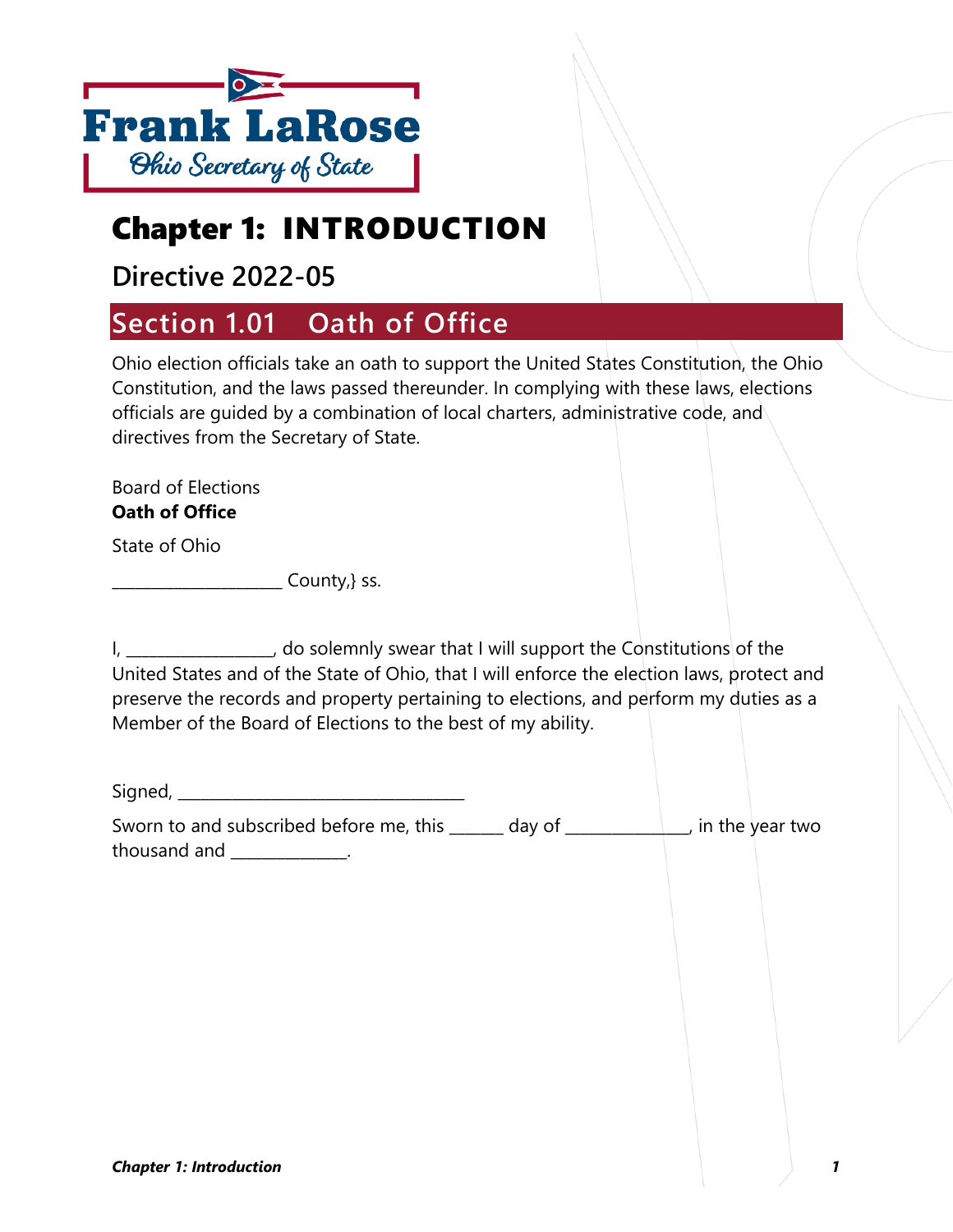# **Section 1.02 Laws**

## **THE UNITED STATES CONSTITUTION**

The United States Constitution was ratified in 1789. It is the supreme law of our country, setting the framework for our federal government. The Constitution is comprised of a preamble, seven articles, and 27 amendments. The first 10 amendments are known as the Bill of Rights. Later amendments helped to shape civil and voting rights by extending the franchise to women, 18-year-olds, and prohibiting states from denying the right to vote based upon a citizen's race or ability to pay a poll tax.

#### 1. **Federal Elections – Article I, Section 4**

"The Times, Places and Manner of holding Elections for Senators and Representatives, shall be prescribed in each State by the Legislature thereof; but Congress may at any time make or alter such Regulations…".

This constitutional provision authorizes each state to prescribe the time, place, and manner of holding elections, but it also grants Congress the authority to preempt such state laws. For example, Congress exercised its authority under this provision by establishing a uniform date for federal elections – the first Tuesday after the first Monday in November of every even-numbered year<sup>[1](#page-1-0)</sup>.

### 2. **The Right to Vote**

- 1870 15th Amendment
- 1920 19th Amendment
- 1964 24th Amendment
- 1971 26th Amendment

### **THE OHIO CONSTITUTION**

The Ohio Constitution was adopted in 1851 and amended extensively in 1912. It is the basic law of our state, setting the framework for our state government and establishing rights for the people of Ohio. The preamble states:

> **"We, the people of the State of Ohio, grateful to Almighty God for our freedom, to secure its blessings and promote our general welfare, do establish this Constitution."**

#### <span id="page-1-0"></span><sup>1</sup> [2 U.S.C. § 7.](https://www.archives.gov/founding-docs/constitution-transcript)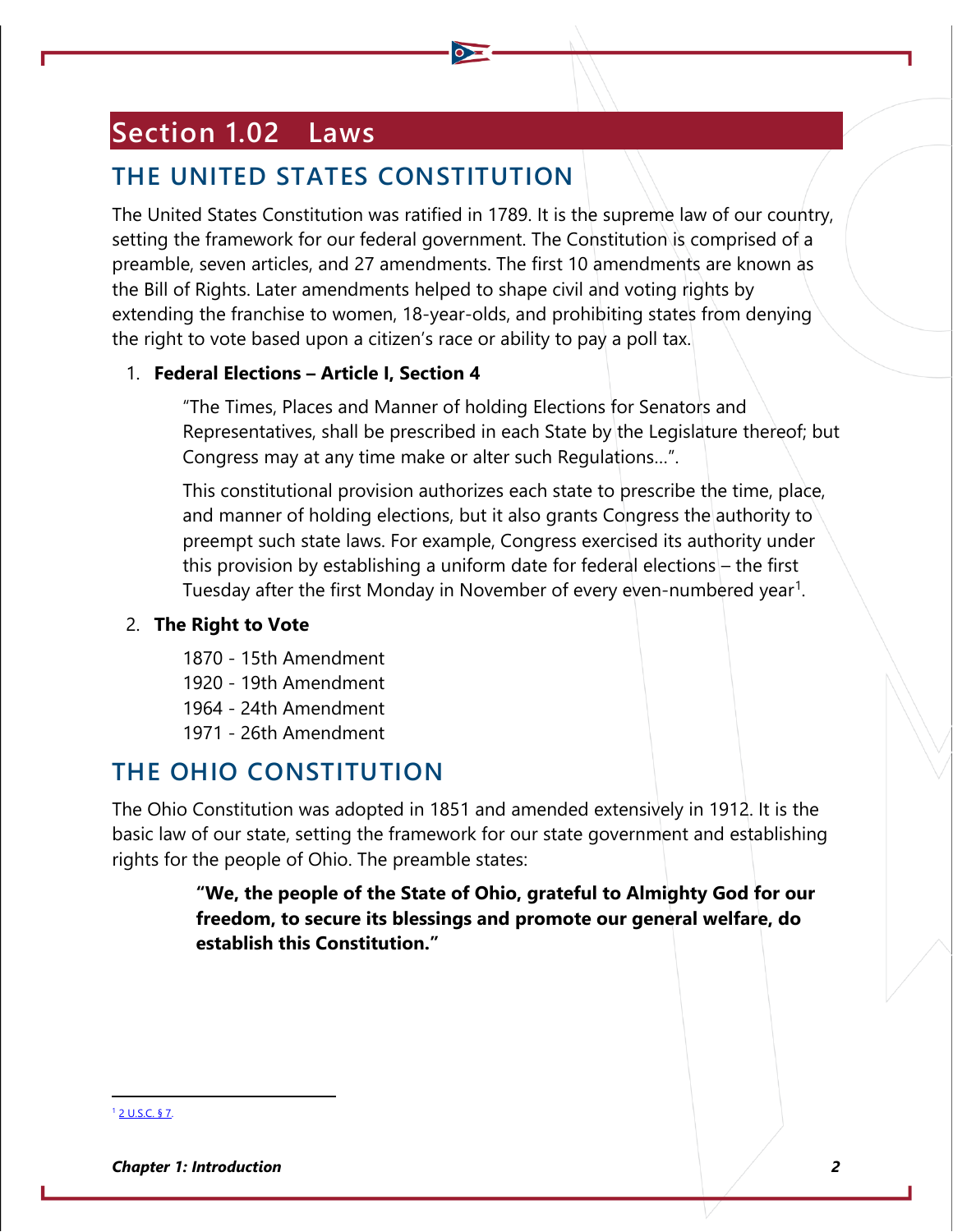The Ohio Constitution contains several provisions that are relevant to administration of elections. The initiative and referendum process can be found in Article 2. Article 5, Elective Franchise, establishes the qualifications of an elector and term limits for Ohio legislators. Other articles contain provisions related to filling a vacancy in public office.

The Ohio Constitution is cited throughout this manual as "Ohio Const." followed by the article and section. You may use the hyperlinks to access the section being cited. You also may access the [full text of the Ohio Constitution](https://www.ohiosos.gov/globalassets/publications/election/constitution.pdf) on the Secretary of State's website, [OhioSoS.gov.](http://www.ohiosos.gov/)

### **FEDERAL LAWS**

In addition to state law, there are several federal laws that also govern the administration of elections, including the Voting Rights Act, the Uniformed and Overseas Citizens Absentee Voting Act<sup>[2](#page-2-0)</sup>, the Military and Overseas Voter Empowerment Act<sup>[3](#page-2-1)</sup>, the Americans with Disabilities Act,<sup>[4](#page-2-2)</sup> the National Voter Registration Act,<sup>[5](#page-2-3)</sup> and the Help America Vote Act.<sup>[6](#page-2-4)</sup>

- 1965 Voting Rights Act 1965
- 1986 Uniformed & Overseas Citizens Absentee Voting Act ("UOCAVA")
- 1990 Americans With Disabilities Act ("ADA")
- 1993 National Voter Registration Act ("NVRA")
- 2002 Help American Vote Act ("HAVA")
- 2009 Military & Overseas Voter Empowerment Act ("MOVE")

Federal laws are cited throughout this manual as "U.S.C.A." followed by the section number.

### **STATE LAW**

#### 1. **Ohio Revised Code**

The Ohio Revised Code is a compilation of all of the statutes of Ohio. It is organized by subject matter into titles and then broken down into chapters within each title. Statutes pertaining to elections can be found in Title 35, which contains 15 chapters. However, there are statutes located in other titles of the Revised Code that are relevant to elections. For example, Title 57 contains statutes prescribing ballot language for tax levies, and Title 43 contains statutes pertaining to local liquor options.

Sections of the Ohio Revised Code are cited throughout this manual as "R.C."

<span id="page-2-0"></span><sup>2</sup> 52 U.S.C.A. § 10301.

<span id="page-2-1"></span><sup>3</sup> 52 U.S.C.A. § 20301.

<span id="page-2-2"></span><sup>4</sup> 52 U.S.C.A. § 20101.

<span id="page-2-3"></span><sup>5</sup> 52 U.S.C.A. § 20503.

<span id="page-2-4"></span><sup>6</sup> 52 U.S.C.A § 20901.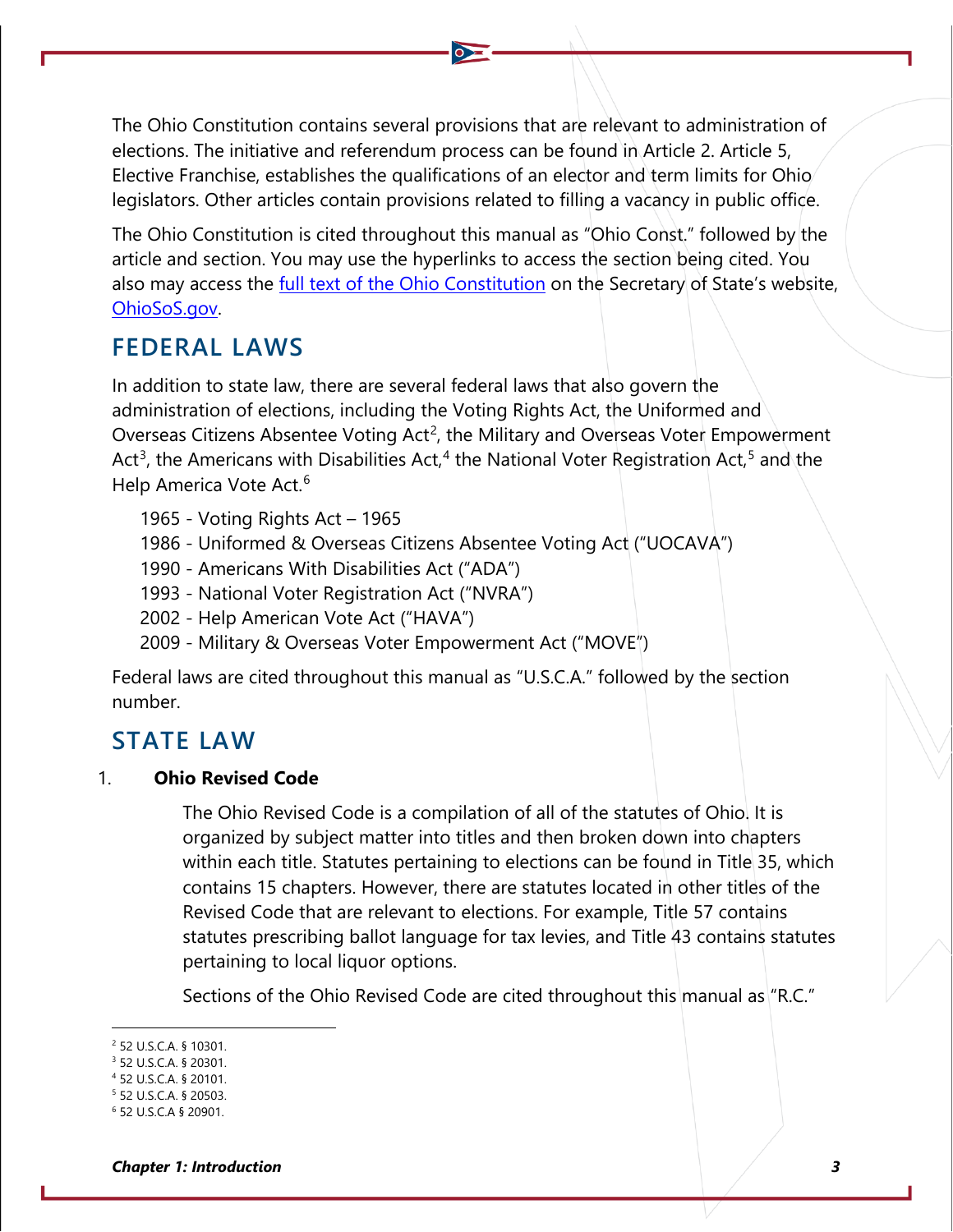followed by the section number. You may use the hyperlinks to access the statute being cited. You also may search the entire Ohio Revised Code at [https://codes.ohio.gov/ohio-revised-code.](https://codes.ohio.gov/ohio-revised-code)

#### 2. **Ohio Administrative Code**

The Ohio General Assembly often charges an office or agency with implementing the details of a law through administrative rule. Administrative rules generally contain details considered too complex to be included in statute. The process for adopting an administrative rule is prescribed by statute, and each administrative rule is reviewed by the Joint Committee on Agency Rule Review ("JCARR") to ensure that an office or agency has not exceeded its authority in enacting the rule.

The Secretary of State has adopted several administrative rules, which are contained in [chapter 111 of the Ohio Administrative Code.](http://codes.ohio.gov/oac/111)

Administrative rules are cited throughout this manual as "O.A.C." followed by the chapter and rule number. You may use the hyperlinks to access the rule being cited. You also may search the entire Administrative Code at [https://codes.ohio.gov/ohio-administrative-code.](https://codes.ohio.gov/ohio-administrative-code)

#### 3. **Municipal & County Charters**

Article XVIII of the Ohio Constitution provides that any municipality – which either is a city or a village  $(R.C. 703.01)$  – may frame, adopt and subsequently amend a charter that provides a limited form of home rule government. Additionally, Article X of the Ohio Constitution provides that the electors of any county also may frame and adopt or amend a charter detailing its government. For details on the process for framing a municipal or county charter, please refer to the Ohio Ballot Questions and Issues Handbook.

A county board of elections is encouraged to consult with the legal counsel for the chartered municipality or county whenever a question arises on a charter provision.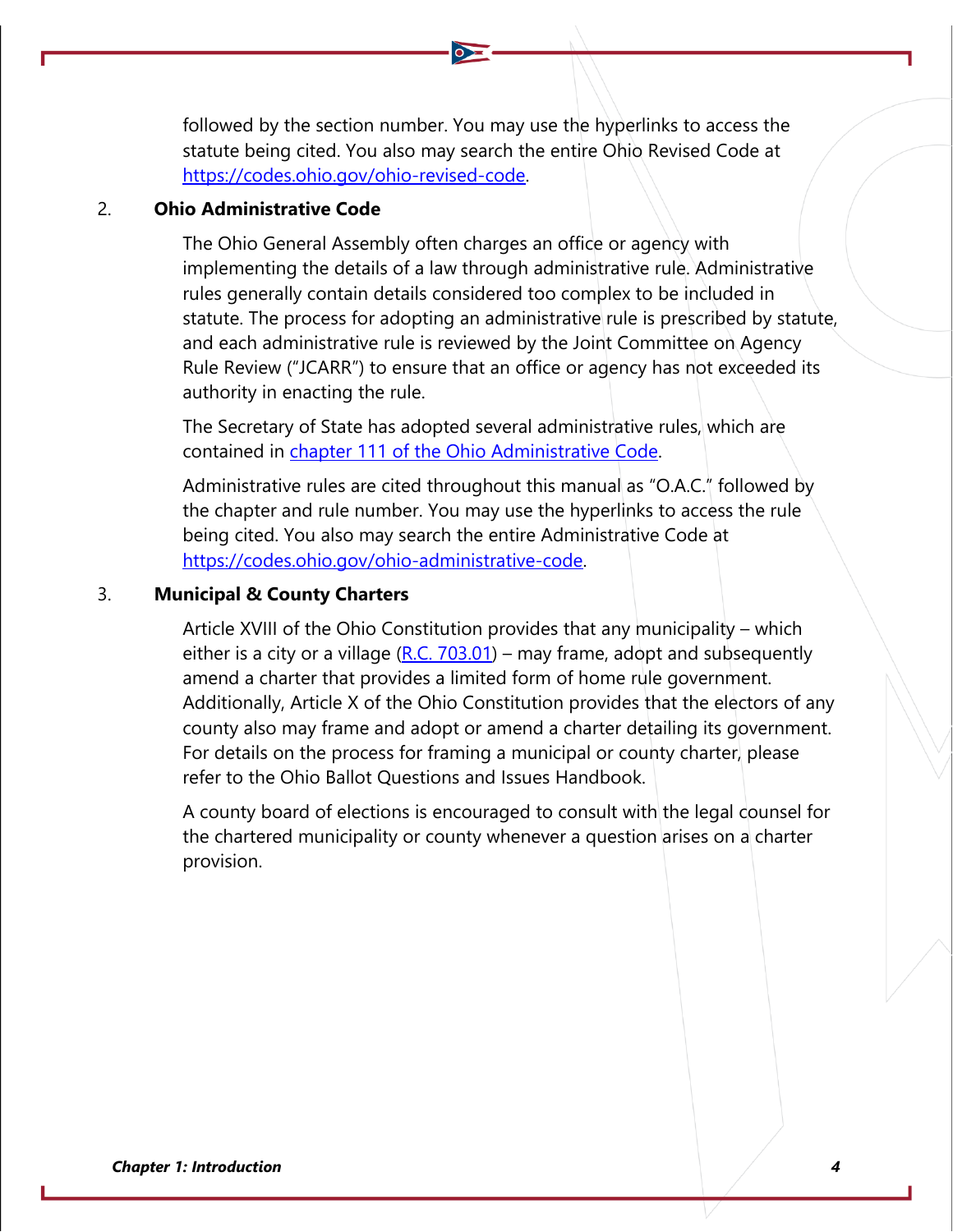#### 4. **Opinions of the Ohio Attorney General**

The Ohio Attorney General provides written opinions to public officials on legal issues arising in the course of their duties. Though these opinions are not binding law, they provide advice and are useful in quiding public officials.<sup>[7](#page-4-0)</sup>

Occasionally, local election officials are asked to provide guidance to public officials or employees regarding the compatibility of public offices or positions. The Ohio Attorney General has provided numerous opinions on these matters. A county board of elections or local election official with questions regarding whether certain offices or positions are compatible is encouraged to consult the Attorney General's opinions and private legal counsel for advice.

Attorney General opinions are cited throughout this manual as "(the year the opinion was issued) Op. Att'y. Gen. No." followed by the opinion number. You may use the hyperlinks to access the opinion being cited. You also may search the opinions by accessing the Ohio Attorney General's website, [OhioAttorneyGeneral.gov](https://www.ohioattorneygeneral.gov/)**[.](https://www.ohioattorneygeneral.gov/)**

## **Section 1.03 Types of Elections**

## **GENERAL ELECTIONS**

General elections are held on the first Tuesday after the first Monday in November. General election voters determine who will be elected to represent the people at a given level of government. Federal, state, and county candidate elections are held in evennumbered years (regular state elections), while city, village, township, and board of education candidate elections are held in odd-numbered years (regular municipal elections). State, county, district, or local issues may be on the ballot at any general election.[8](#page-4-1)

### **PRIMARY ELECTIONS**

A primary election occurs on the first Tuesday after the first Monday in May of each year, except in years in which a presidential primary election is held. Presidential primaries are held on the third Tuesday after the first Monday in March of presidential election years, an even-numbered year every four years. In charter municipalities, primary elections for cities or villages sometimes are held on a different date because of the requirements of the charter that governs that city or village.

Primary election voters determine who will be nominated as candidates for political

<span id="page-4-0"></span><sup>&</sup>lt;sup>7</sup> [https://www.ohioattorneygeneral.gov/About-AG/Service-Divisions/Opinions.](https://www.ohioattorneygeneral.gov/About-AG/Service-Divisions/Opinions)

<span id="page-4-1"></span>[R.C. 3501.01\(A\)-\(C\).](http://codes.ohio.gov/orc/3501.01)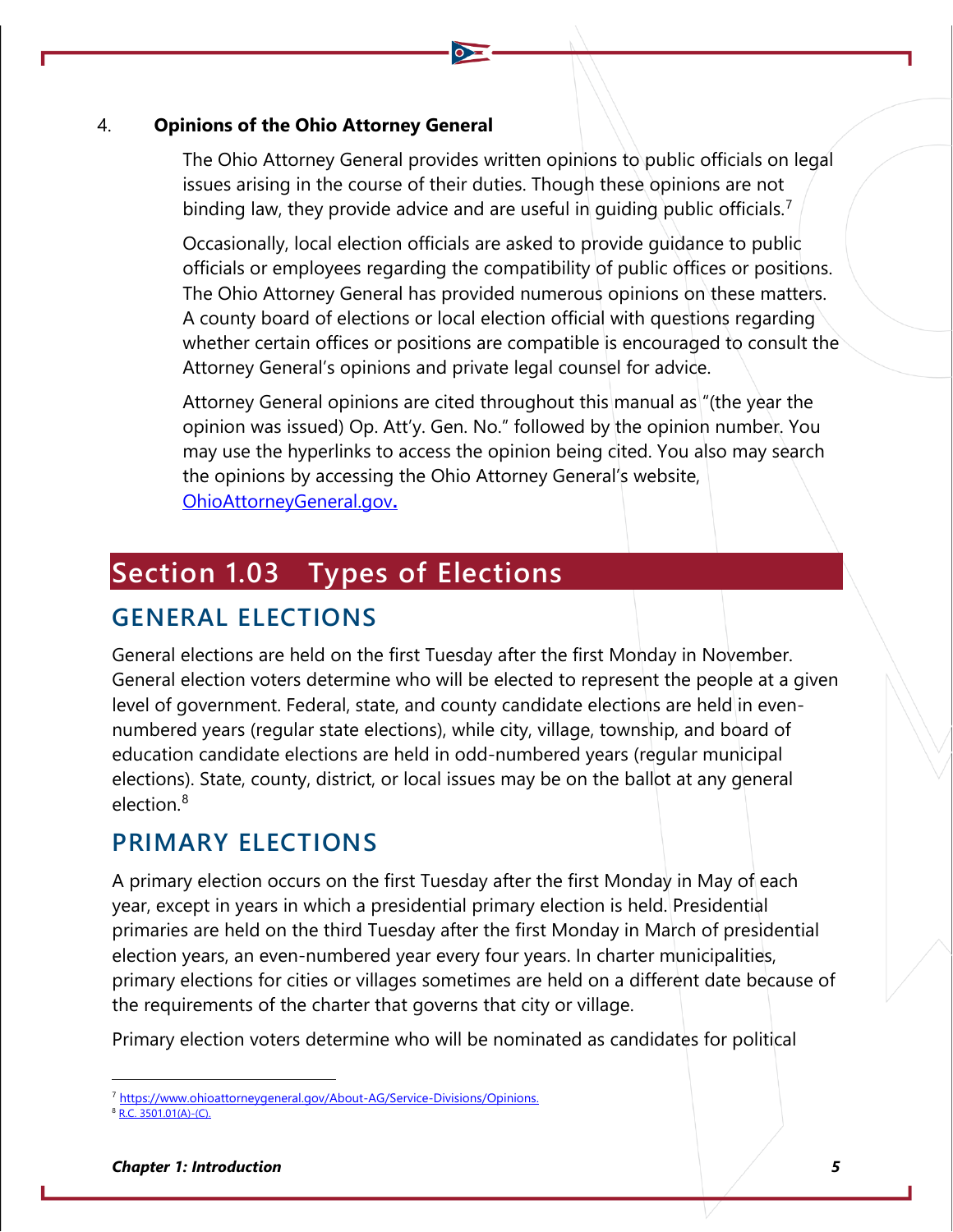parties to compete for particular offices at the general election. Primary election voters also elect members of the controlling committees of political parties, and delegates and alternates to the conventions of political parties.<sup>[9](#page-5-0)</sup>

Some issues might be on the ballot at a primary election. Under Ohio law, voters affiliate with a political party by requesting that political party's ballot in a primary election. If a voter does not want to affiliate with a political party, the voter may request an issues only ballot.

### **SPECIAL ELECTIONS**

A special election may be held on the first Tuesday after the first Monday in May, August, or November, or on the day authorized by a particular municipal or county charter for the holding of an election. A special election can be held on the same day as a primary or general election. However, during a presidential primary year, no special election is held in May, except as may be authorized by a municipal or county charter. A special election may be held on the second Tuesday after the first Monday in March during a presidential primary year.<sup>[10](#page-5-1)</sup>

Sometimes, the law calls for a special election when there is a vacancy in the office of U.S. Representative. In that event, the Governor may call a primary or general election for the election of a candidate to the vacant office l on a different date than the election date for other candidates.

### **ADVISORY ELECTIONS**

An advisory election is a non-binding election on a question that municipal officials submit to the electorate to gauge voter attitudes on a particular topic. An advisory election is not intended as a substitute for the election on a municipal ordinance, resolution, charter amendment or other measure. Rather, the advisory election only tests the appeal of the proposed legislation, with a second election on the legislation itself to follow, if municipal officials so choose. The Supreme Court of Ohio recognized the right of a municipality to hold an advisory election in *State ex rel. Bedford v. Cuyahoga Co. Board of Elections*, 62 Ohio St.3d 17 (1991). The Court held that Article XVIII, Section 3 of the Ohio Constitution (commonly referred to as the "home rule" provision) grants a municipality the authority to hold an advisory election, absent a specific prohibition against holding such an election in the municipality's charter, the Ohio Revised Code, or the Ohio Constitution. Please note that only a municipality may conduct an advisory election; an advisory election may not be held by any other political subdivision (e.g., state, county, township, school district, etc.).

When municipal officials certify an advisory question to the board of elections, the

<span id="page-5-0"></span><sup>9</sup> [R.C. 3501.01\(E\)\(1\)-\(2\).](http://codes.ohio.gov/orc/3501.01)

<span id="page-5-1"></span>[R.C. 3501.01\(D\).](http://codes.ohio.gov/orc/3501.01)